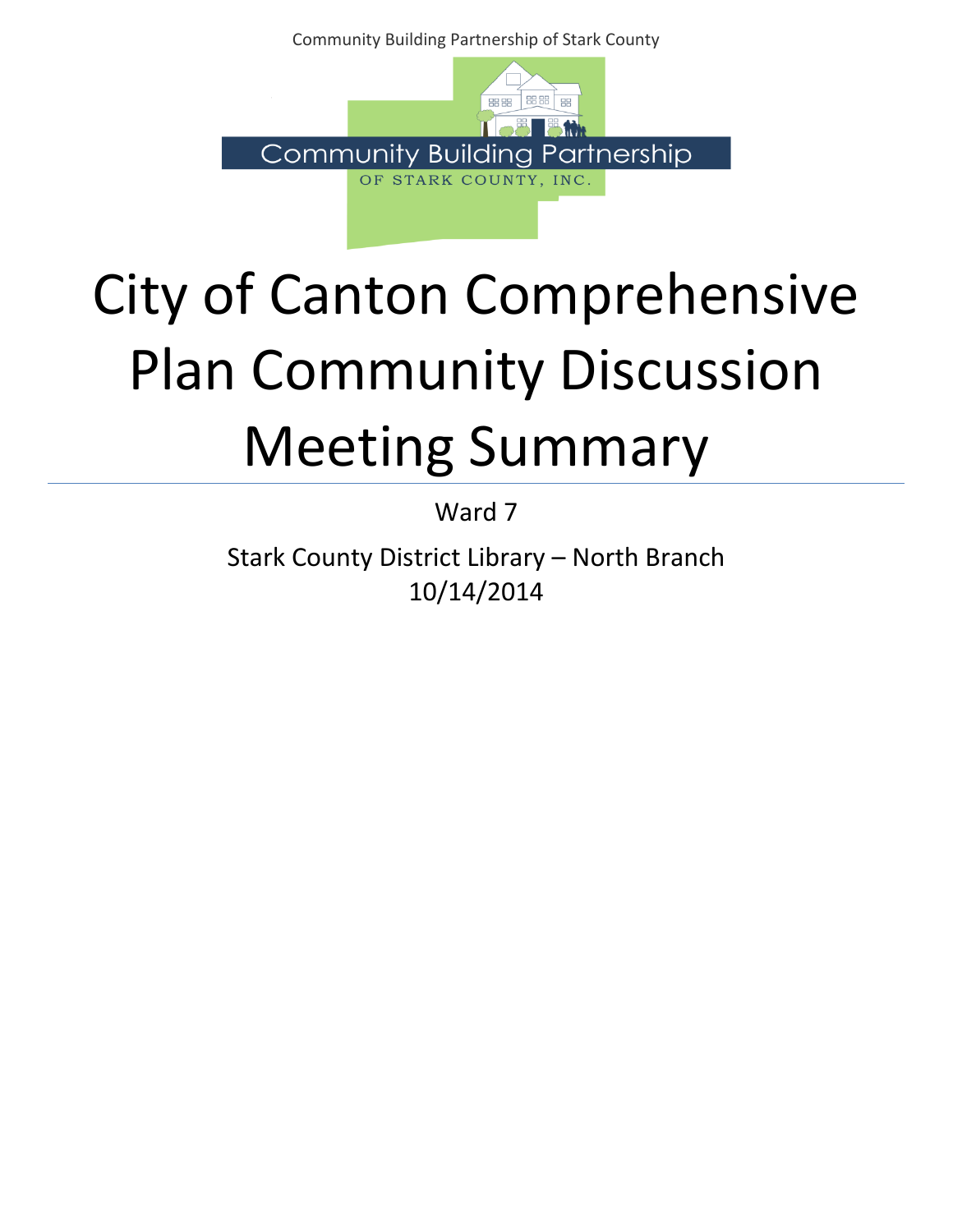

We're planning on a Better Canton. Come join us – be part of making Canton a Better Community

# CANTON COMPREHENSIVE PLAN

The City of Canton is embarking on developing a new Comprehensive Plan to guide it into the future. The last one in Canton was 50 years ago. YOUR input and participation are key to creating a Plan we can ALL support. Join your neighbors at one of the scheduled Ward – based meetings this fall and hear the initial findings of the consultant team hired to help our community craft its Plan. These meetings will focus on data, demographics, and analysis from our consultants and YOUR feedback regarding this information.

Please join your Ward 7 Council Member John Mariol II and your neighbors as we discuss the "State of Canton" with czb consultants. These meetings will be designed to convey important baseline information, give participants a chance to ask questions to better understand the information and its importance, and give participants a chance to convey information and ideas to planning consultants about what they feel needs to be included in the plan.





Community Building Partnership These Community meetings are sponsored by

601 Cleveland Ave. NW, Canton, Oh 44709 / (330) 458 – 0962

SAVE THIS DATE All are welcome – Attend a meeting that is convenient to you

Ward 7 Community Discussion Will Take Place On Oct. 14 @ 6:00 p.m.

Meeting will be held at the Stark County District Library North Branch 189 25th St. NW Canton, Oh 44709

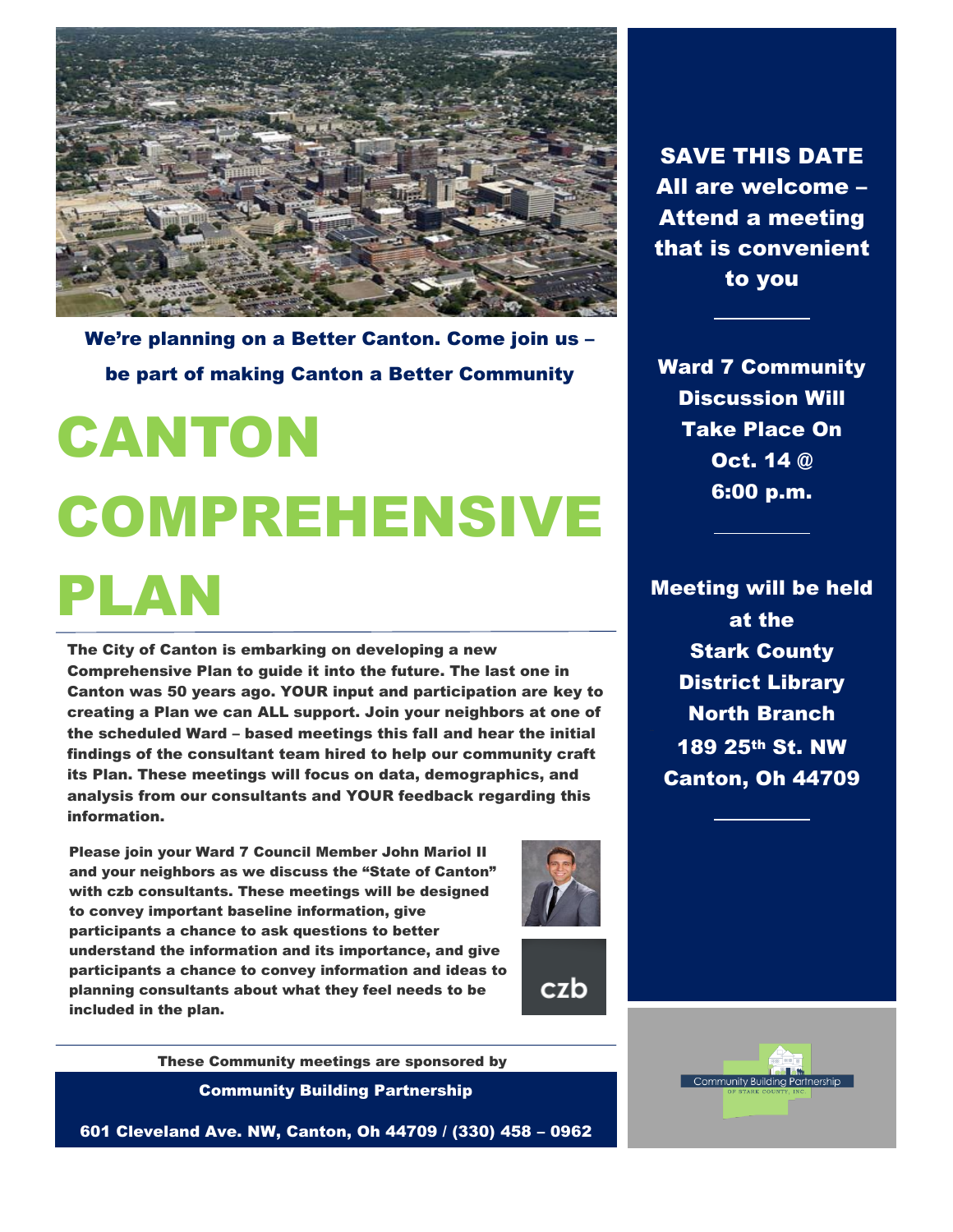### **Program Summary**

The Canton Comprehensive Plan is a community-driven process where the Canton Steering Committee leads the community's effort to set priorities, support local values, and provide the general direction of the Plan. In an effort to support this approach, Community Building Partnership (CBP) was contracted to sponsor a series of community meetings to solicit input, feedback, and advice from community residents from all walks of life. Utilizing the City's ward system to ensure geographic coverage of the entire City, nine community meetings were conducted during the months of September and October 2014. All meeting were open to all residents regardless of location.

Joining CBP in conducting these meetings was David Boehlke and Stephanie Barnes-Simms from the czb consulting group. Each meeting was organized in a similar manner and with a uniform agenda including:

- Introductions and Welcome by the Ward council member and Mayor, when present;
- A presentation on Comprehensive Planning and Comprehensive Plans, presented by Stephanie Barnes-Simms, focused on the 3 major traits of Comp Plans: a) being community-driven; b) based upon current reality; and c) built-in flexibility to deal with changes in the future.
- A significant presentation on the current reality in Canton by reviewing the initial data as gathered by the czb consulting group team since mid-summer was presented by David Boehlke.
- Three group exercises to solicit feedback, input, priority-setting recommendations, and "specialness" of Canton allowed for uniform/consistent participation at each meeting and provided written, direct community content for consideration by the Steering Committee.

The czb/Canton website http://czb.org/city-of-canton-ohio/ (password: canton5) contains video recordings of each meeting for public review, the PowerPoint presentation on Comprehensive Planning and the Initial Data as presented at each meeting, and the group exercise responses, which are tabulated below.

## **Participants**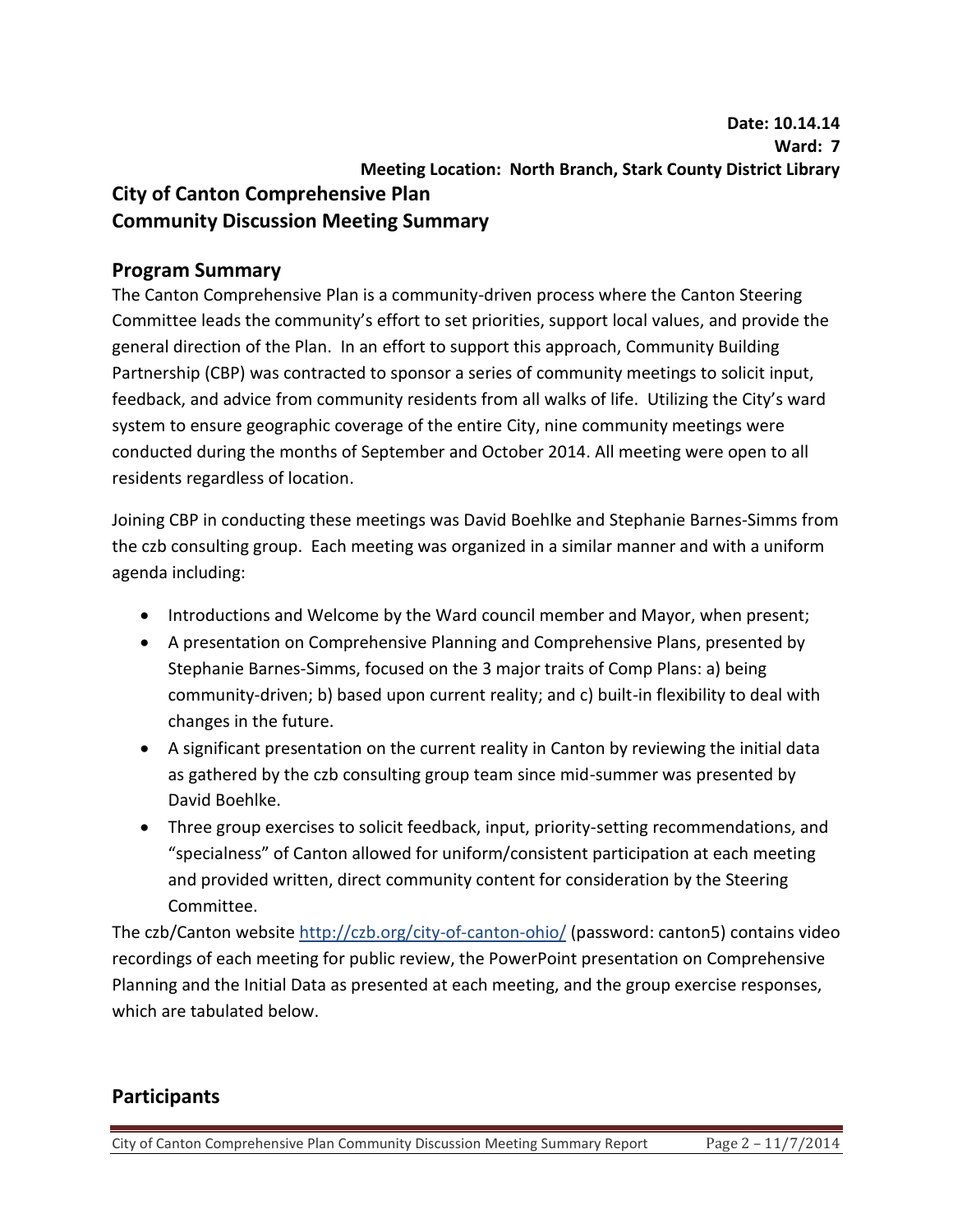Number in attendance: unable to count; 87+ Number of sign-ins: 72 From Completed Worksheet(s):

| <b>Resident</b> | <b>Business Owner</b> | つther |
|-----------------|-----------------------|-------|
|                 |                       |       |

#### **Question #1: What stood out for you from the data overview?** (Total # of Responses = 106)

- 37 Poverty
- 25 Housing
- 8 Population loss/decline
- 2 Jobs/Business
- 1 City/County Comparison(s)
- 7 Overall negative
- 18 Overall positive
- 1 Nothing/already familiar
- 7 Misc/Other

#### **Question #2**

The planning process begins with an assessment of what's working, what's not working, who's moving in, who's moving out, what are properties worth, how are businesses doing and what kind of physical and financial shape is the city in. Statistical data can help with that assessment but it cannot tell the entire story. E.g. student teacher ratios won't tell us if parents feel that students are getting a good education. Data on downtown retail sale won't tell us if residents feel that the downtown is making a comeback. **Based on your experience, what would you add to the story of the City of Canton's current reality? What part of the story of what's working and not working are we missing?** 

What's working? (Total # of Responses = 127)

- 49 Community/economic development
	- (e.g.,HOF, downtown restaurants, cultural events, etc.)
- 36 City government/city services/land bank
- 9 Social service organizations/institutions/nonprofits
- 24 People/community participation/neighborhood associations
- 6 Housing/real estate/homeownership/rentals
- 3 Misc/other

What's not working? (Total # of Responses = 132)

- 25 Poor/ineffective community/economic development
- 59 City government/city services/land bank
- 6 Social service organizations/institutions/nonprofits
- 26 People/community participation/neighborhood associations
- 16 Housing/real estate/homeownership/rentals
- 0 Misc/other

## **Question #3**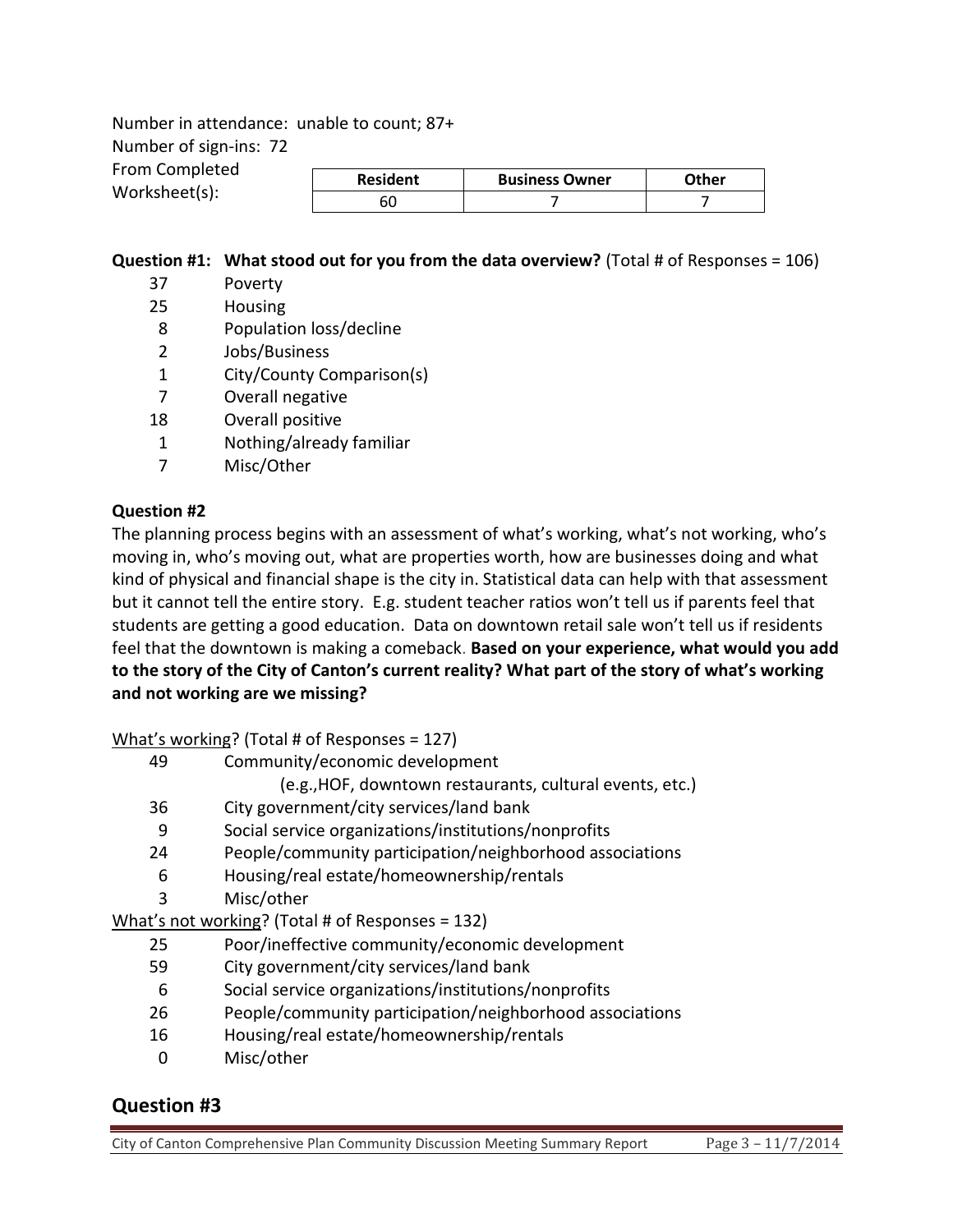One of the goals of the comprehensive plan is to set Canton on the course of being a livable city, with a viable economy and the ability to pay its bills. Given limited resources, the Steering Committee will need to set some priorities.

**Circle the five (5) factors** that you think are the **MOST important** to focus on in making Canton a livable city in the future. Not seeing something that you think is important? Add it to the list! **Cross through the five (5) factors** that you think are **LEAST IMPORTANT** to focus on in making Canton a livable city in the future.

**MOST important** (Total # of Completed Worksheets = 69)

Better open space (parks and other public spaces)

|              | Detter Open space (parks and other public spaces) |  |
|--------------|---------------------------------------------------|--|
| 7            | Expanded arts, culture, and entertainment         |  |
| 47           | Well-maintained streets and infrastructure        |  |
| 41           | Better access to good employment                  |  |
| $\mathbf{1}$ | More sports and recreation facilities             |  |
| 13           | Broader range of housing choices                  |  |
| 1            | Access to good restaurants                        |  |
| 3            | Strong library system                             |  |
| 10           | Improved shopping options in Canton               |  |
| 14           | More marketing of Canton's attractions            |  |
| 9            | Good access to health services                    |  |
| 42           | <b>Excellent school performance</b>               |  |
| 37           | Removal of vacant and blighted houses             |  |
| 3            | Fewer one-way streets                             |  |
| 20           | More code enforcement and better zoning           |  |
| 6            | Better downtown parking                           |  |
| 25           | <b>Improved rental properties</b>                 |  |
| 17           | Better relations between residents and the police |  |
| 10           | Improved fire/emergency services                  |  |
| 11           | Stronger neighborhood associations                |  |
| 1            | Cleaner air and lower levels of pollution         |  |
| 10           | Better socioeconomic mixing of people             |  |
| 8            | More involvement with local colleges/universities |  |

Expanded public transportation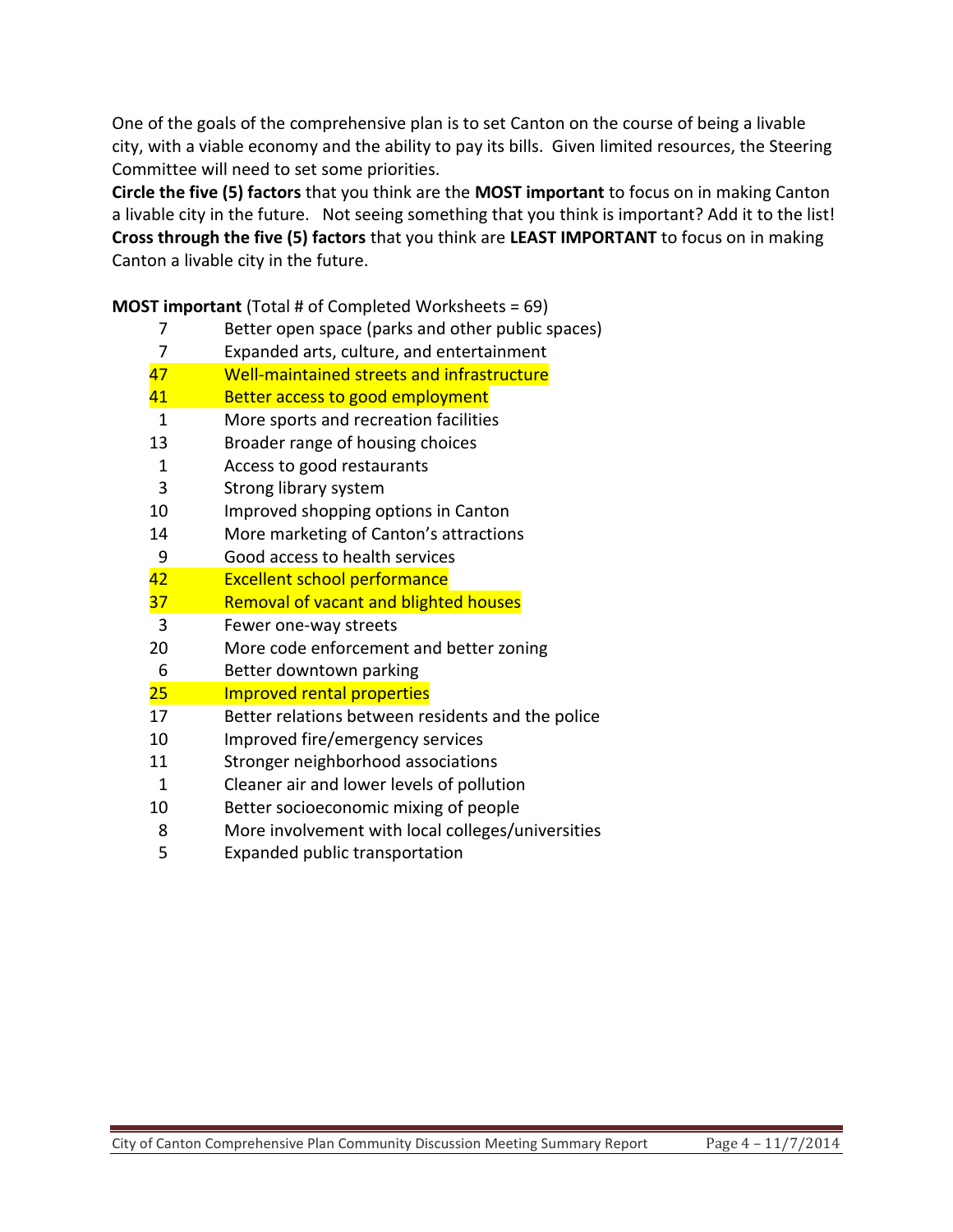#### **LEAST important**

|                    | 30                                               | Better open space (parks and other public spaces) |  |
|--------------------|--------------------------------------------------|---------------------------------------------------|--|
|                    | 14                                               | Expanded arts, culture, and entertainment         |  |
|                    | 1                                                | Well-maintained streets and infrastructure        |  |
|                    | Better access to good employment<br>$\mathbf{1}$ |                                                   |  |
|                    | 28                                               | More sports and recreation facilities             |  |
|                    | 15                                               | Broader range of housing choices                  |  |
|                    | 31                                               | <b>Access to good restaurants</b>                 |  |
|                    | 22                                               | <b>Strong library system</b>                      |  |
|                    | 13                                               | Improved shopping options in Canton               |  |
|                    | 7                                                | More marketing of Canton's attractions            |  |
|                    | 13                                               | Good access to health services                    |  |
|                    | 1                                                | Excellent school performance                      |  |
|                    | 0                                                | Removal of vacant and blighted houses             |  |
|                    | 40                                               | <b>Fewer one-way streets</b>                      |  |
|                    | 4                                                | More code enforcement and better zoning           |  |
|                    | 22                                               | <b>Better downtown parking</b>                    |  |
|                    | 6                                                | Improved rental properties                        |  |
|                    | $\mathbf{1}$                                     | Better relations between residents and the police |  |
|                    | 6                                                | Improved fire/emergency services                  |  |
|                    | 9                                                | Stronger neighborhood associations                |  |
|                    | 20                                               | Cleaner air and lower levels of pollution         |  |
|                    | 15                                               | Better socioeconomic mixing of people             |  |
|                    | 4                                                | More involvement with local colleges/universities |  |
|                    | 18                                               | Expanded public transportation                    |  |
|                    |                                                  | Written responses added to the list:              |  |
| More brick streets |                                                  |                                                   |  |
|                    | More small businesses                            |                                                   |  |
|                    | Remove street people                             |                                                   |  |

Remove vagrants

Children attending neighborhood schools

Keeping sound neighborhoods/support those who have "done the right thing" &

by not having those neighborhoods destroyed by those surrounding them

Canton is perceived as being dangerous: residents of Stark Co. outside of the

city proper are reluctant to live here & spend their \$ here.

City beautification

Support of small business

Re-pave streets & new sidewalks

More green space & plant trees along streets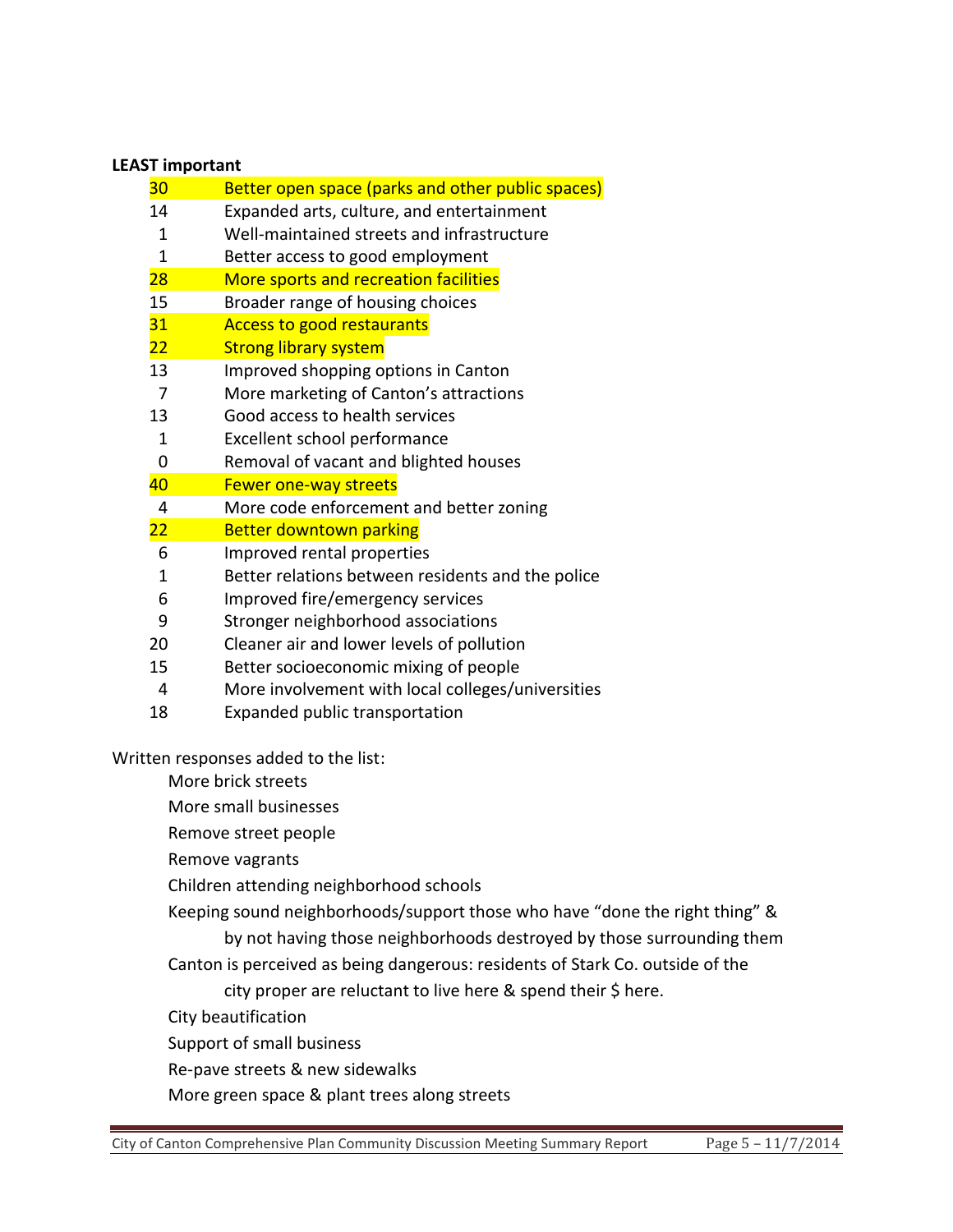Fight crime! We need some anchor stores downtown (i.e., Trader Joe's, Whole Foods, etc.) Better parking More green space with trees to replace the ones being cut down. Planting where houses are torn down More development of city neighborhoods Encourage better care of properties, particularly rentals Sidewalks – all over town; good sidewalks on all main streets; some of these just need sidewalks – not brick inserts & trees & fancy lights You never have a  $2^{nd}$  chance to make a  $1^{st}$  impression – better landscaping at interstate highway exits; remove trash

#### **Please Tell Us What's Special About Canton** (Total # of Responses = 129)

| 4  | Architecture          | 4  | Hospitals             |
|----|-----------------------|----|-----------------------|
| 10 | Arts & Culture        | 2  | Nonprofits            |
| 14 | Attractions           | 19 | Parks                 |
| 15 | <b>Businesses</b>     | 19 | People                |
| 3  | Churches              | 4  | Personal              |
| 3  | <b>City Services</b>  | 2  | <b>Physical Space</b> |
| 10 | <b>City Strengths</b> | 9  | Places                |
|    | Education             | 4  | Sports                |
|    | Government            |    |                       |

Detailed listing of items; multiple mentions are tallied in parentheses.

| 25th St. Library          | Downtown                 |  |
|---------------------------|--------------------------|--|
| Access to health care (2) | Downtown streetscape     |  |
| Access to higher ed. (2)  | Ease of access to things |  |
| Arts District (3)         | Excellent park system    |  |
| Aultman Hospital          | Family (2)               |  |
| Baker's                   | <b>Fawcett Stadium</b>   |  |
| <b>Ballet</b>             | <b>First Friday</b>      |  |
| Canton Symphony (3)       | Food                     |  |
| Character of people       | <b>Four Seasons</b>      |  |
| Church                    | Friendly people          |  |
| <b>City Services</b>      | Good quality of life (2) |  |
| Classic Car Museum (2)    | Good schools             |  |
| Close to freeway          | Good trash services      |  |
| Community events          | Great downtown           |  |
| Cost of living            | Great grocery shopping   |  |
| Councilman                | Great parks              |  |
| Deli Ohio                 | Great places to eat      |  |

City of Canton Comprehensive Plan Community Discussion Meeting Summary Report Page 6 – 11/7/2014